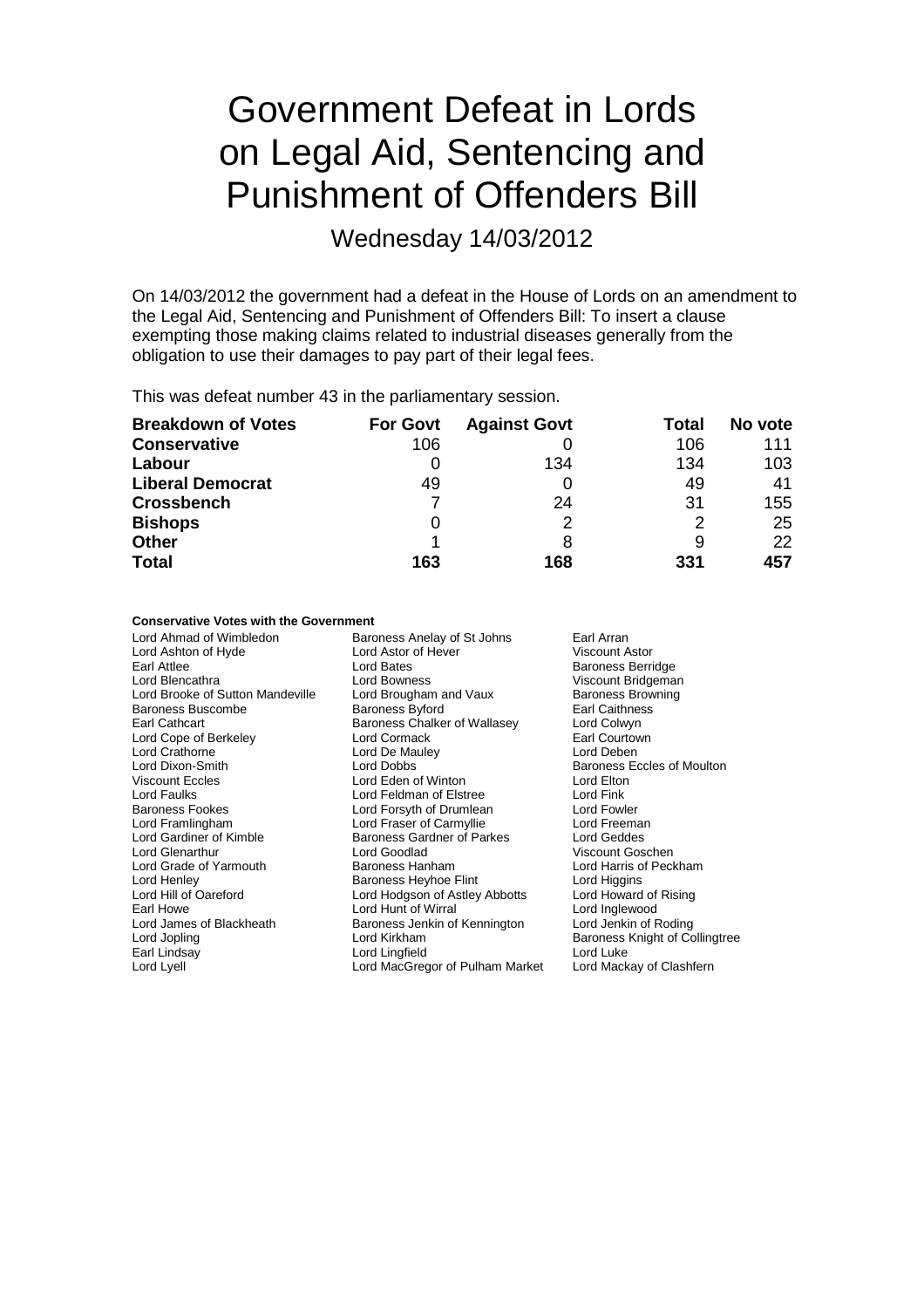Lord Mancroft **Lord Maples** Lord Maples **Lord Maples** Lord Maples **Lord Maples** Lord Maples Lord Maples Lord Maples Lord Maples Lord Maples Lord Maples Lord Maples Lord Maples Lord Maples Lord Maples Lord Maples Lord Maple Baroness Neville-Jones **Baroness Newlove** Lord Norton Correct Lord Norton Correct Lord Norton **Baroness Operation Correct Access** Lord Poper Correct Lord Poper Baroness Oppenheim-Barnes Lord Palum<br>Lord Ribeiro Lord Risby Lord Ribeiro Lord Risby Lord Risby Lord Roberts of Conwy<br>Baroness Seccombe Lord Selkirk of Douglas Lord Selsdon Baroness Shackleton of Belgravia Baroness Sharples **Lord Shaw Cord Shaw Cord Shaw Cord Shaw** Cord Shaw Cord Shaw of Northstead Cord Shaw of Northstead Cord Shaw of Northstead Cord Shaw Cord Shaw Cord Shaw Cord Shaw Cord Sh Lord Sheikh Lord Skelmersdale<br>
Baroness Stedman-Scott Lord Stewartby Baroness Stedman-Scott **Lord Stewartby** Baroness Stowell of Beeston<br>
Lord Strathclyde **Baroness** Lord Taylor of Holbeach **Baroness** Stowell of Beeston Lord Strathclyde Lord Taylor of Holbeach<br>Baroness Verma Lord Taylor of Holbeach<br>Lord Wakeham Baroness Wilcox

**Conservative Votes against the Government**

**-**

**Labour Votes with the Government**

**-**

**Labour Votes against the Government**<br>Baroness Adams of Craigielea **Lord Ahmed** Baroness Adams of Craigielea Lord Ahmed Lord Anderson of Swansea Baroness Andrews **Baroness Armstrong of Hill Top** Lord Bach<br>Baroness Bakewell **Bach Lord Bassam of Brighton** Lord Berkeley Baroness Bakewell Lord Bassam of Brighton Lord Berkeley Lord Bilston Baroness Blackstone Baroness Blackstone Baroness Blood Bilston<br>Lord Baroness Blackstone Baroness Blackstone Baroness Blood Bilstone Baroness Blood Bilstone Baroness Blackstone Lord Brooke of Alverthorpe **Lord Brookman** Lord Brooks of Tremorfange Cord Brooks of Tremorfange Cord Brooks of Trem<br>Cord Browne Lord Campbell-Savours Lord Carter of Coles Lord Clarke of Hampstead Lord Clinton-Davis Lord Collins of Highbury Cord Collins of Highbury Cord Collins Corston Lord Davies of Coity Baroness Donaghy **Let all Lord Dubs**<br> **Lord Evans of Watford Lord Evans of Parkside** Baroness Farrington of Ribbleton Lord Faulkner of Worcester Baroness Ford<br>
Lord Foster of Bishop Auckland Lord Foulkes of Cumnock Baroness Gale Lord Foster of Bishop Auckland Lord Foulkes of Cumnock Baroness Gale<br>Baroness Gibson of Market Rasen Lord Gilbert Cumnock Baroness Golding Baroness Gibson of Market Rasen Lord Gilbert (Baroness Golding Baroness Golding Raroness Golding Baroness Gold<br>Baroness Gould of Potternewton Lord Grantchester (Baroness Cortell) Baroness Gould of Potternewton Lord Grantchester<br>
Lord Grocott Viscount Hanworth Lord Grocott Viscount Hanworth Lord Harris of Haringey Lord Harrison **Lord Hart of Chilton** Lord Haskel Lord Haskel<br>Lord Haworth **Lord Hart of Lord Hart Corporation** Lord Haskel Lord Haworth Lord Haskel Lord Haskel Lord Haskel Baroness Hilton of Eggardon Baroness Hollis of Heigham Lord Howarth of Newport<br>Baroness Howells of St Davids Lord Hoyle Lord Horness Howarth of Newport Baroness Howells of St Davids Lord Hoyle<br>
Lord Janner of Braunstone Lord Jones Lord Janner of Braunstone Lord Jones<br>
Lord Cord Kennedy of Southwark Lord King of West Bromwich<br>
Lord Judd Cord Kennedy of Southwark Lord King of West Bromwich Baroness King of Bow Baroness Kingsmill **Baroness Lord Kinnock**<br>Baroness Kinnock of Holyhead Lord Kirkhill **Baroness Lord Knight of Weymouth** Baroness Kinnock of Holyhead Lord Kirkhill<br>
Lord Lea of Crondall Cord Lord Liddle Lord Lea of Crondall Lord Lord Liddle Lord Liddle Baroness Lister of Burtersett<br>
Lord Macdonald of Tradeston Lord MacKenzie of Culkein Lord Mackenzie of Framwellgate Baroness Massey of Darwen Lord Maxton<br>
Lord McAvoy Cord McConnell of Glenscorrodale Baroness McDonagh Lord McAvoy **Lord McConnell of Glenscorrodale** Baroness McDonagh<br>
Lord McFall of Alcluith **Baroness McIntosh of Hudnall** Lord McKenzie of Luton Lord McFall of Alcluith Baroness McIntosh of Hudnall<br>Lord Mitchell Lord Monks Lord Mitchell **Lord Monks** Lord Monks **Baroness Morgan of Huyton**<br>
Lord Morgan **Lord Morgan Lord Morris of Aberavon** Lord Morris of Handsworth Lord Morgan **Lord Morris of Aberavon** Lord Morris of Handsworth<br>
Baroness Nye **Lord O'Neill of Clackmannan** Lord Patel of Blackburn Baroness Nye Lord O'Neill of Clackmannan<br>
Lord Pendry Lord Prescott Lord Pendry **Communist Communist Communist Communist Communist Communist Communist Communist Communist Communist Prosser**<br>
Baroness Ramsay of Cartvale Lord Rea Lord Radice<br>
Lord Richard<br>
Lord Richard<br>
Lord Rosser Baroness Royall of Blaisdon Lord Sawyer Communication Baroness Scotland Baroness Scotland Baroness Scotland Or<br>Raroness Sherlock Communication Communication of Astronomy Baroness Sherlock Lord Sewel in the Baroness Sherlock<br>Baroness Smith of Basildon Clord Soley

Lord Bradley **Lord Brennan**<br>
Lord Brookman **Lord Brooks** of Tremorfa Lord Campbell-Savours<br>
Lord Clinton-Davis Lord Collins of Highbury Extra Davies of Oldham Lord Davies Communist Cord Davies<br>1991 Lord Davies of Coldham Lord Elder Lord Evans of Parkside<br>
Lord Faulkner of Worcester<br>
Baroness Ford<br>
2011 Baroness Hayter of Kentish Town Baroness Healy of Primro<br>Baroness Hollis of Heigham Lord Howarth of Newport Lord Kennedy of Southwark Lord King of V<br>Baroness Kingsmill Lord Kinnock Lord Macdonald of Tradeston Lord MacKer<br>Baroness Massey of Darwen Lord Maxton Lord Rosser **Lord Rowlands**<br>
Lord Sawyer **Lord Rowland Communist Communist Research Rowland Of Asthal** 

Duke of Montrose **Baroness Morris of Bolton**<br>
Baroness Newlove **Baroness** Lord Norton of Louth Lord Selkirk of Douglas<br>
Baroness Sharples<br>
Lord Shaw of Northstead Lord Wasserman

Lord Stevenson of Balmacara